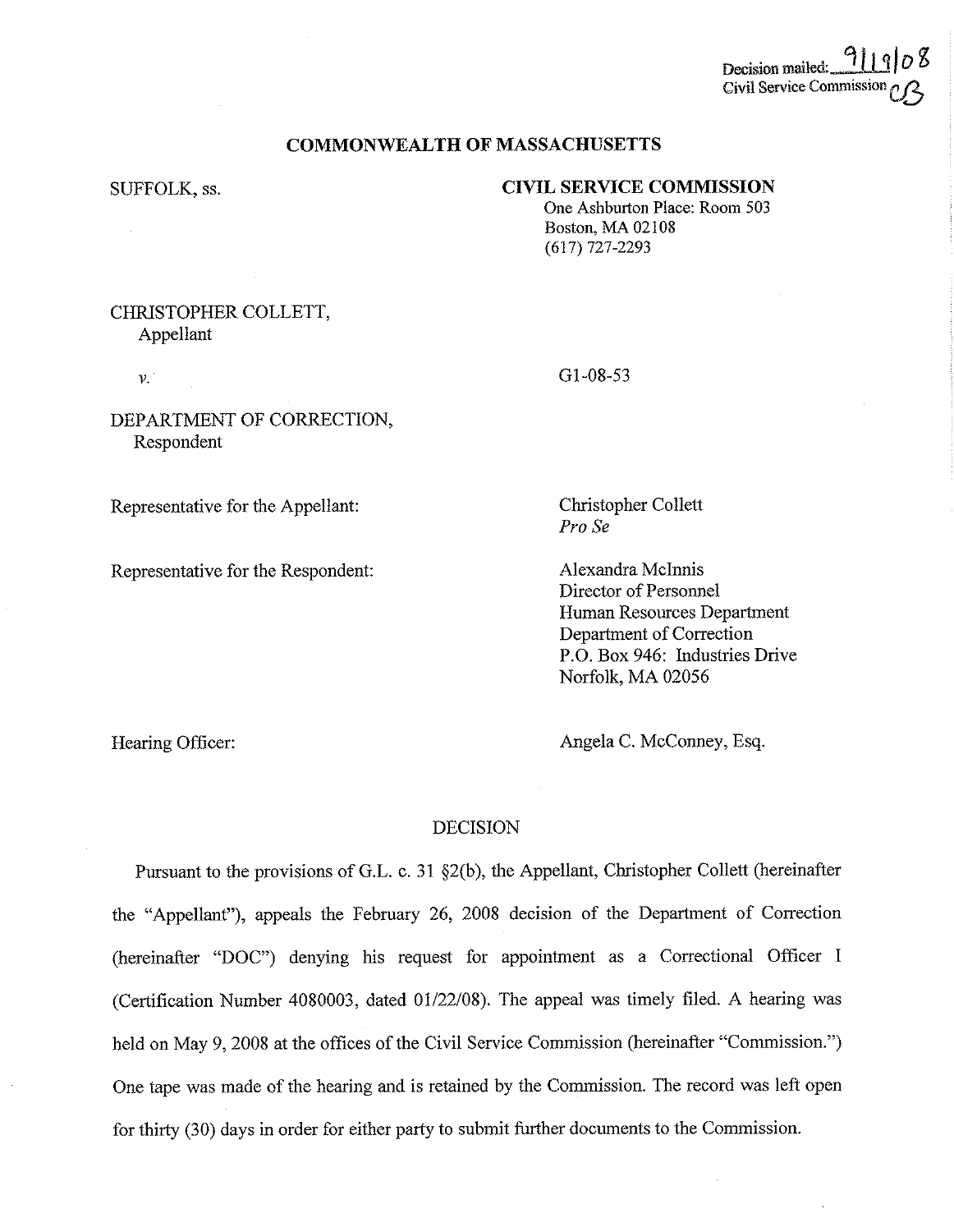## FINDINGS OF FACT

Based on the four exhibits entered into evidence (Exhibits I, 2, 5 and 6 from the Appointing Authority, Exhibits 3 and 4 from the Appellant), the testimony of Alexandra Mclnnis, Director of Personnel, DOC Division of Human Resources (hereinafter ("Director Mclnnis"), and the testimony of the Appellant, I make the following findings of fact:

- I. The Appellant took the civil service examination for the position of Correction Officer I and signed the civil service list for employment, Certification Number 2080003, dated 01/22/2008.
- 2. Pursuant to the DOC pre-screening process for all applicants, the Appellant executed a written waiver allowing the DOC to perform a Criminal Offender Record Information (CORI) background check.
- 3. On or about February 6, 2008, the DOC received the results of the CORI check that revealed that the Appellant had been arrested for assault and battery, disorderly conduct, and disturbing the peace in 2004 (Exhibit I).
- 4. The CORI check further revealed that all three charges were dismissed on April 22, 2004 (Exhibit I).
- 5. On February 26, 2008, the Appellant received written notification that he was being bypassed for the position as a Correctional Officer I on the grounds that his background investigation had revealed an unsatisfactory criminal history check (Exhibit 2).
- 6. Director Mcinnis testified that the DOC has a longstanding guideline that candidates with CORI listings less than five years old will not be considered for employment as Correction officers.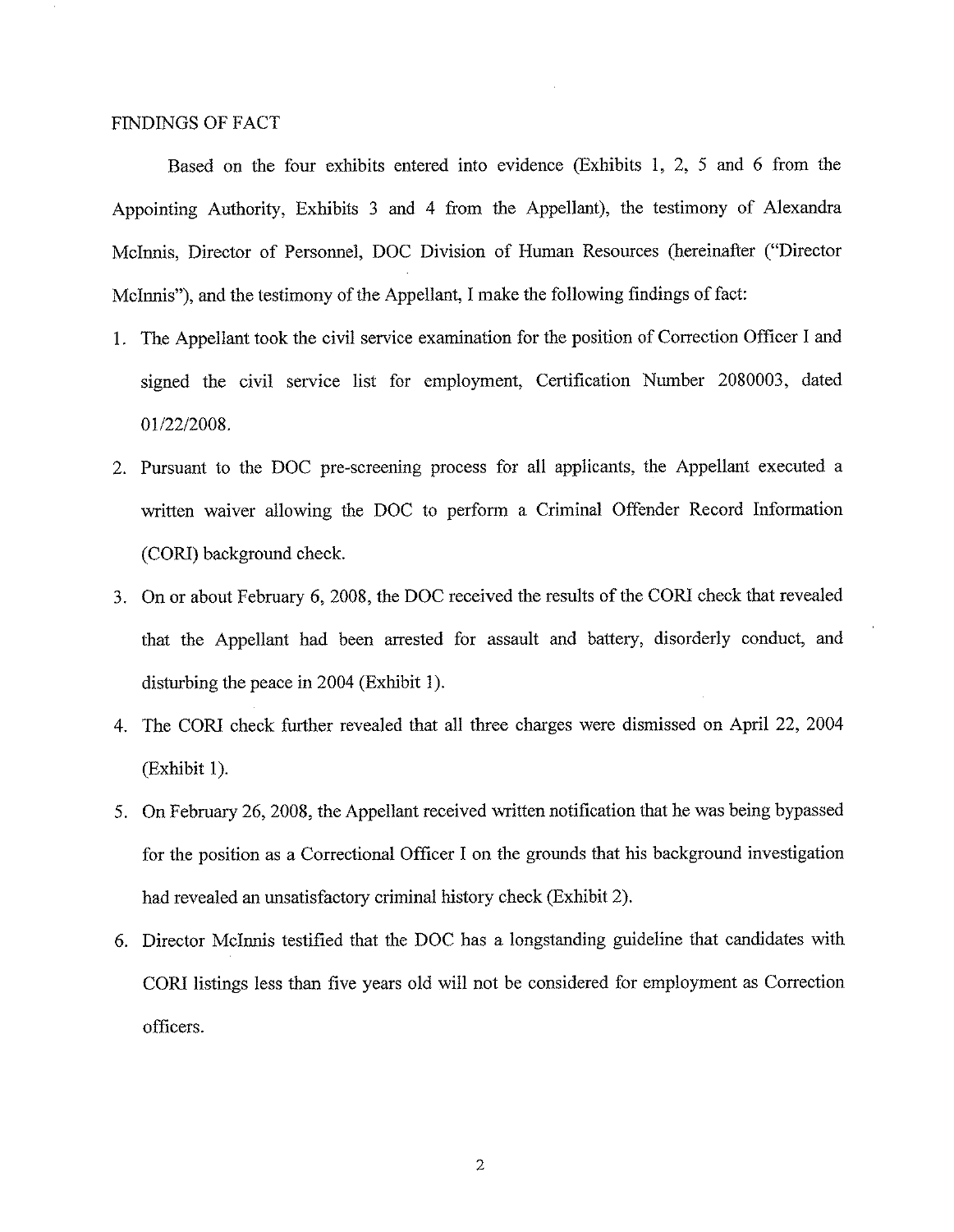- 7. This guideline is unwritten and is not found in the DOC Rules or Regulations. It is not written in any personnel policy. It applies to all applicants, whether or not the criminal action resulted in a conviction (Testimony of Director Mclnnis).
- 8. Although six (6) candidates bypassed for CORI activity within the last five years have appealed to the Commission, none has resulted in a decision from the Commission on the merits.
- 9. The Appellant filed a timely appeal with the Commission.

### **CONCLUSION**

 $\bar{z}$ 

Basic merit principles as defined in G.L. c. 31, §1 require that employees be selected and advanced on the basis of their relative ability, knowledge and skills, assured fair and equal treatment in all aspects of personnel administration, and that they are protected from arbitrary and capricious actions. *See* Tallman *v.* Holyoke, G-2 134; *compare* Flynn *v.* Civ. Serv. Comm'n, 15 Mass. App. Ct. 206,444 N.E.2d 407 (1983).

The Appellant has appealed this action to the Commission, stating that the Appointing Authority lacked a reasonable justification for considering his arrest record contained within the Criminal Offender Registry Information (hereinafter "CORI report"). The Appellant argues that since his criminal record lists only an arrest relating to one - but no convictions - the Appointing Authority should be precluded from considering said record in determining whether to appoint the Appellant.

The twenty-five year old Appellant presented a mature demeanor to the Commission and was credible. He testified that the actions that led to his arrest in the 2004 incident occurred when he was much younger and that he has earned a great deal from them. He testified over and over

3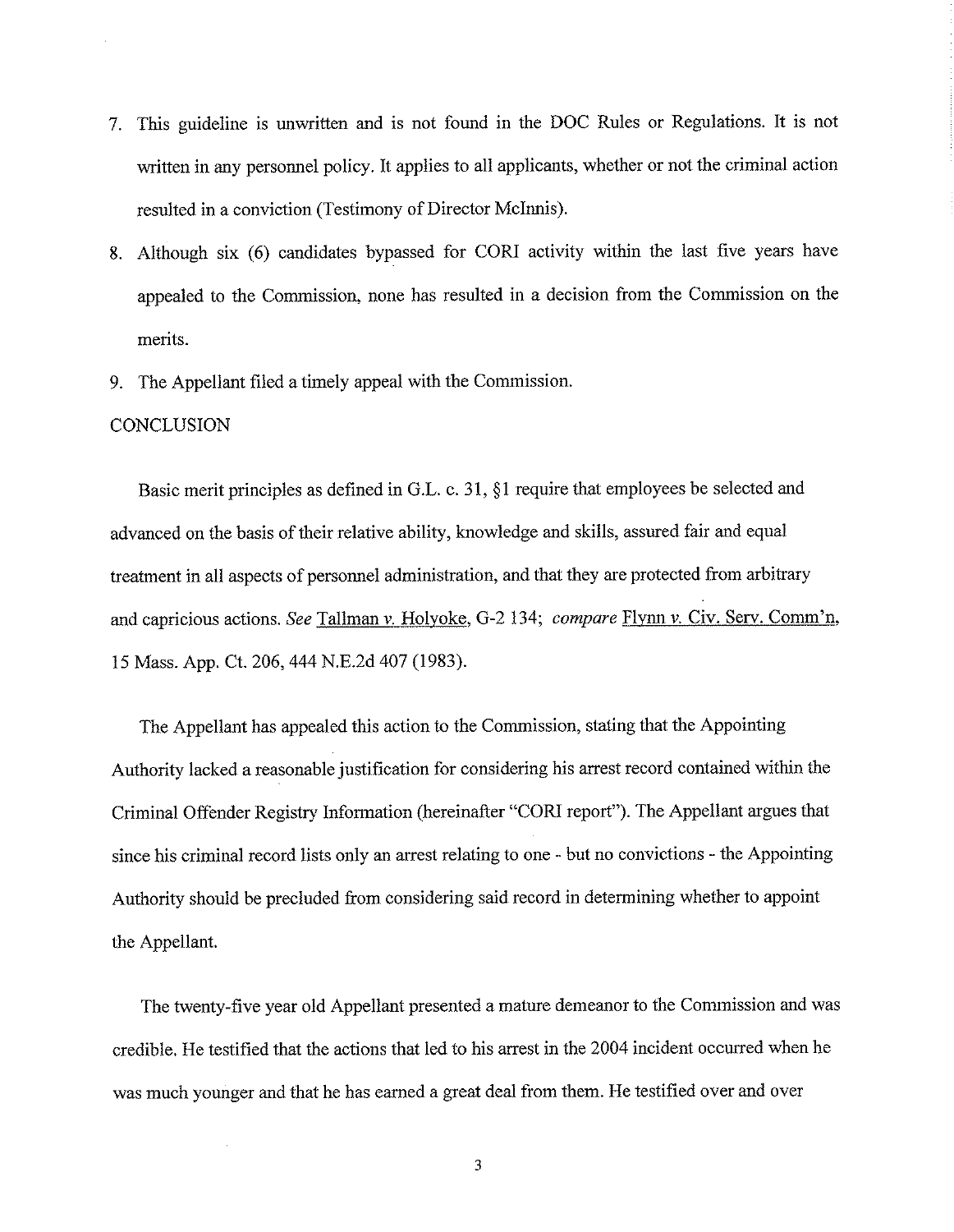again that he wanted to state on the record that he "was not a criminal" and that he "was a good person."

Director Mclnniss testified that the DOC has a longstanding guideline of not considering candidates with a CORI record less than five years old. This guideline is objective in that it applies to every applicant, no one candidate has ever been exempted from this qualification. This unwritten guideline even applies when the CORI entry relates to an arrest, not a conviction, such as in the instant matter. For the Appellant, it will not be five years after the last court involvement on his criminal case until April 2009 (Exhibits I and 4). Ms. Mclnnis testified before the Commission that the Appellant was informed that he may reapply and be reconsidered after April 2009.

Appointing Authorities are rightfully granted wide discretion when choosing individuals from a certified list of eligible candidates on a civil service list. The issue for the Commission is "not whether it would have acted as the appointing authority had acted, but whether, on the facts found by the commission, there was reasonable justification for the action taken by the appointing authority in the circumstances found by the commission to have existed when the appointing authority made its decision." Watertown v. Arria, 16 Mass. App. Ct. 331,332 (1983). *See* Commissioners of Civ. Serv. v. Municipal Ct. of Boston, 369 Mass. 84, 86 (1975) and Leominster v. Stratton, 58 Mass. App. Ct. 726, 727-728 (2003). However, personnel decisions that are marked by political influences or objectives unrelated to merit standards or neutrally applied public policy represent appropriate occasions for the Civil Service Commission to act. Cambridge v. Civ. Serv. Comm'n, 43 Mass. App. Ct. 300,304 (1997). It is undisputed that the Appellant was arrested on the charges of assault and battery, disorderly conduct, and disturbing the peace in early 2004 (Exhibit I and the testimony of the Appellant). It is also undisputed that

4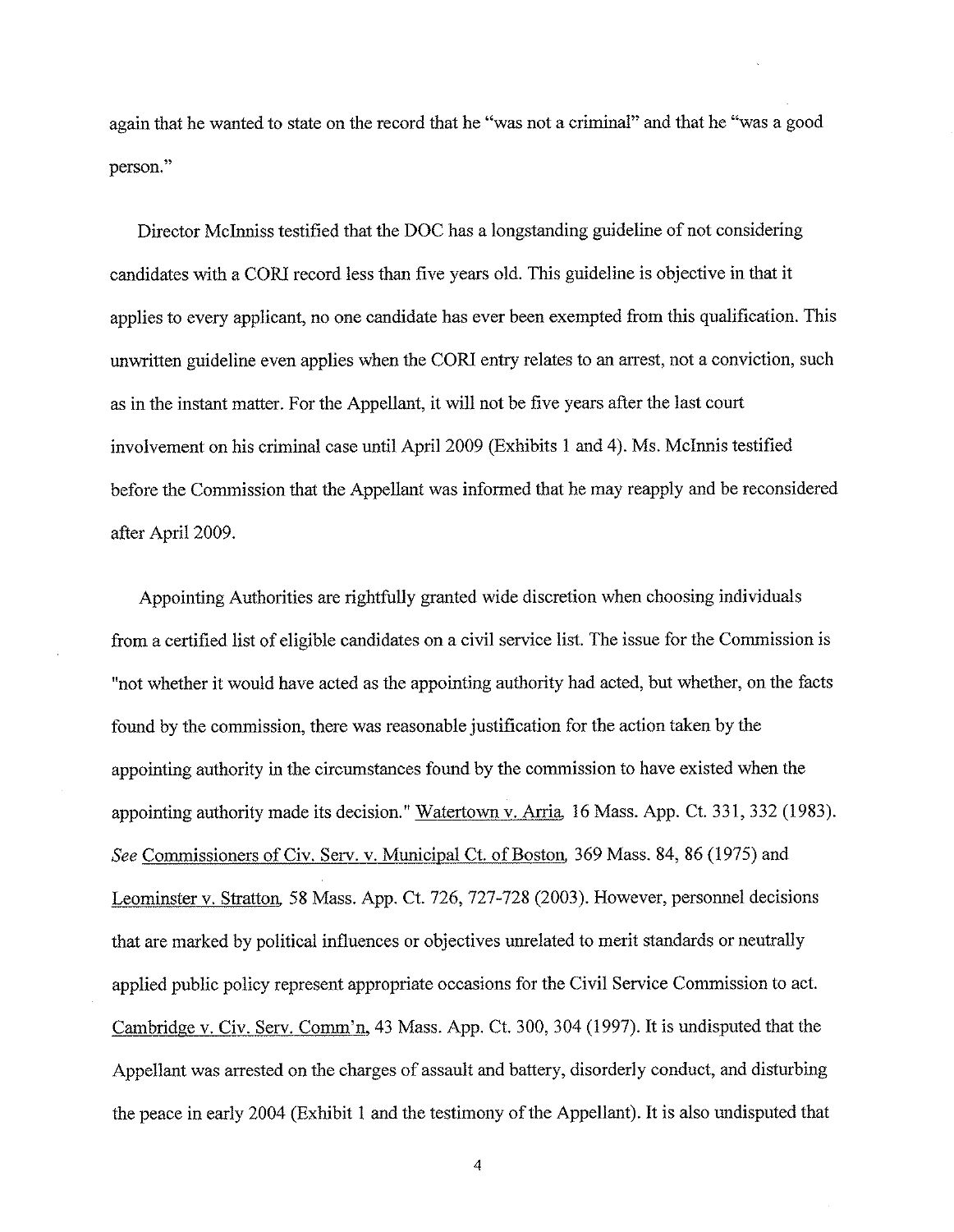said charges were dismissed on April 22, 2004. (Exhibit 1, Exhibit 4 and testimony of the Appellant).

The Commission has long held in police original bypass cases that an applicant's arrest record, even when there is no conviction, is entitled to consideration in the determination as to whether that applicant should be appointed to a particular position. In Lavaud v. Boston Police Dep't, the Commission upheld the bypass of the Appellant for the position of police officer on the basis of his criminal history despite the fact that all the criminal charges against him had been dismissed. Lavaud, 12 MCSR 236 (1999). *See also* Tracey *v.* Cambridge, 13 MCSR 26 (2000) (Commission upheld the original bypass of Appellant with felony arrests but no convictions); Thames v. Boston Police Dep't, 17 MCSR 125 (2004) (Commission upheld bypass due to Appellant's long record of arrests although the charges were later dismissed); Brooks v. Boston Police Dep't, 12 MCSR 19 (1999) (Commission upheld original bypass despite age of criminal record); and Soares *v.* Brockton Police Dep't, 14 MCSR 168 (2001) (original bypass upheld because Appellant's "past conduct and criminal record demonstrate[d] lack of sound judgment and character unbecoming of a police officer.")

Director Mclnniss testified that the DOC's guideline to which the Appellant was subjected is an unwritten one. The Commission left the record open after the May 9, 2008 hearing so that she could submit evidence from the DOC documenting this practice. The DOC submitted records showing that in 2006, 145 applicants were screened out due to their CORI record. In 2007, that number decreased to 125. In 2008, that number was 73 as of July 31, 2008. Of these applicants from 2006-2008, less than 10% filed bypass appeals. (Exhibit 5) Within the last 2 years, 6 candidates have filed appeals with the Commission after being bypassed due to CORI record activity within the five years preceding their application. (Exhibit 6) However, none of these

5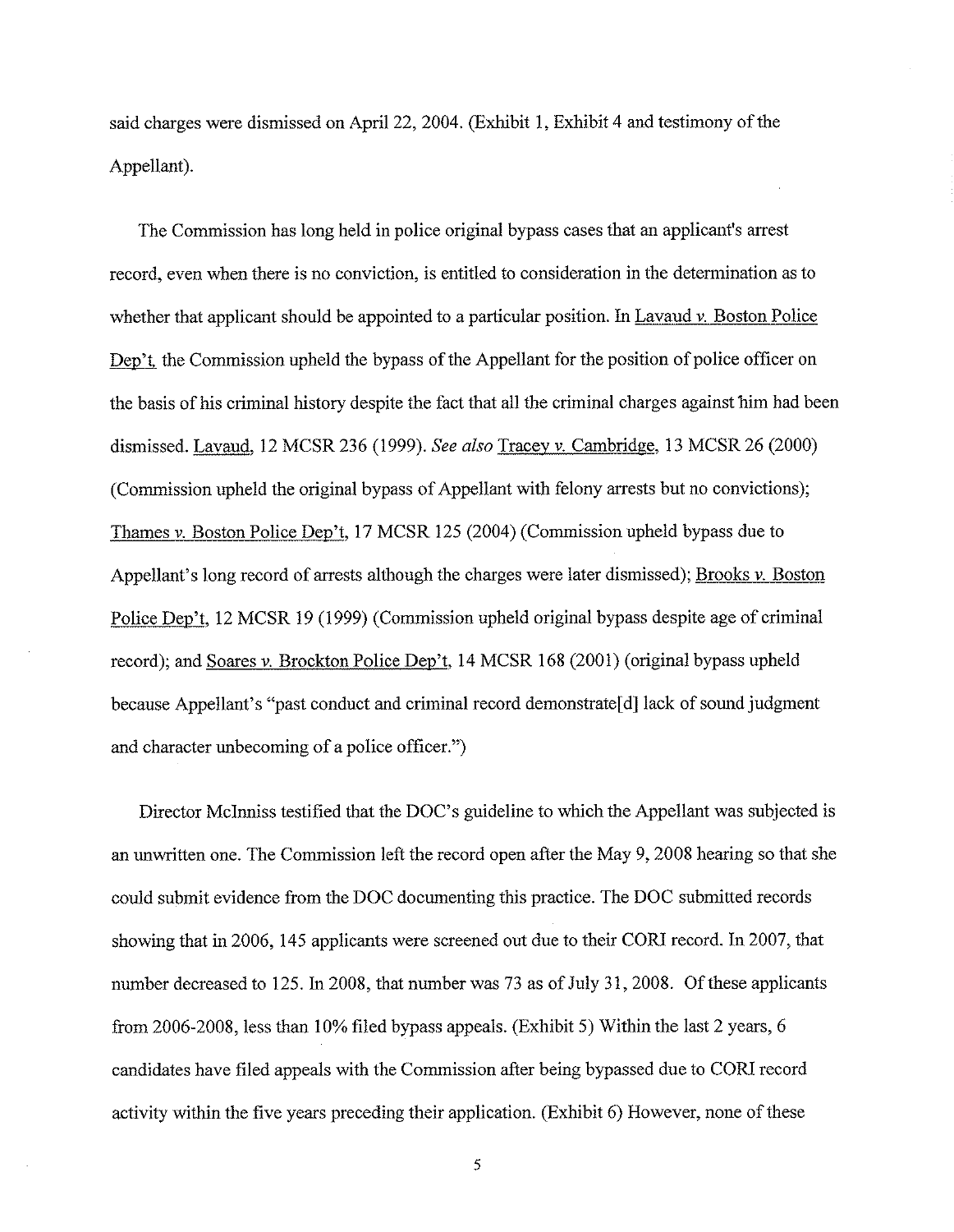appeals have resulted in a decision from the Commission on the merits of the case. (Exhibit  $6$ )<sup>1</sup> The Appellant is the first such candidate.

The Appellant seeks appointment to the DOC, a position with considerable less public responsibility than that of a police officer. While an important position, the position of correction officer does not carry the same burden of public trust as that placed on officers of a police department. There is no need to hold applicants for the position of correction office to the same stringent standard required for police officers. The Appellant's position is a unique one: he readily admits that he partook in a bar fight, and the charges were all ultimately dismissed.

After consideration of all of the testimony and evidence in the record, I find that the DOC has not established just cause for bypassing the Appellant for selection as a Correction officer. The DOC relies on an unwritten and overly broad guideline that prohibits individuals with "any CORI activity" in the past five years from being appointed as a Correction Officer. It apparently does not matter to DOC what the underlying facts of the "CORI activity" are; the seriousness of the offense and/or the disposition reached regarding the alleged "activity." While Appointing Authorities are granted wide latitude in making hiring decisions, this overly broad undocumented policy - which fails to make any of the above-referenced distinctions - is not consistent with the tenets of basic merit principles. Moreover, the DOC appears to applying a higher standard than some of the larger police departments in Massachusetts for the position of police officer.

<sup>&</sup>lt;sup>1</sup> G1-06-158 *Wosmy v. DOC*. The appellant did not appear at the full hearing, matter subsequently dismissed; G1-06-193: *Smith v. DOC*. The appellant did not appear at the full hearing, matter subsequently dismissed; G1-06-230: *Conklin v. DOC*. The appellant withdrew after full hearing;

G 1-07-053: *Keaton v. DOC.* The appellant did not appear at the full hearing, matter subsequently dismissed; G1-07-315: *Knuutila v. DOC*. The appellant withdrew before the full hearing;

G1-08-049: *Campion v. DOC*. The appellant did not appear at the full hearing, matter subsequently dismissed.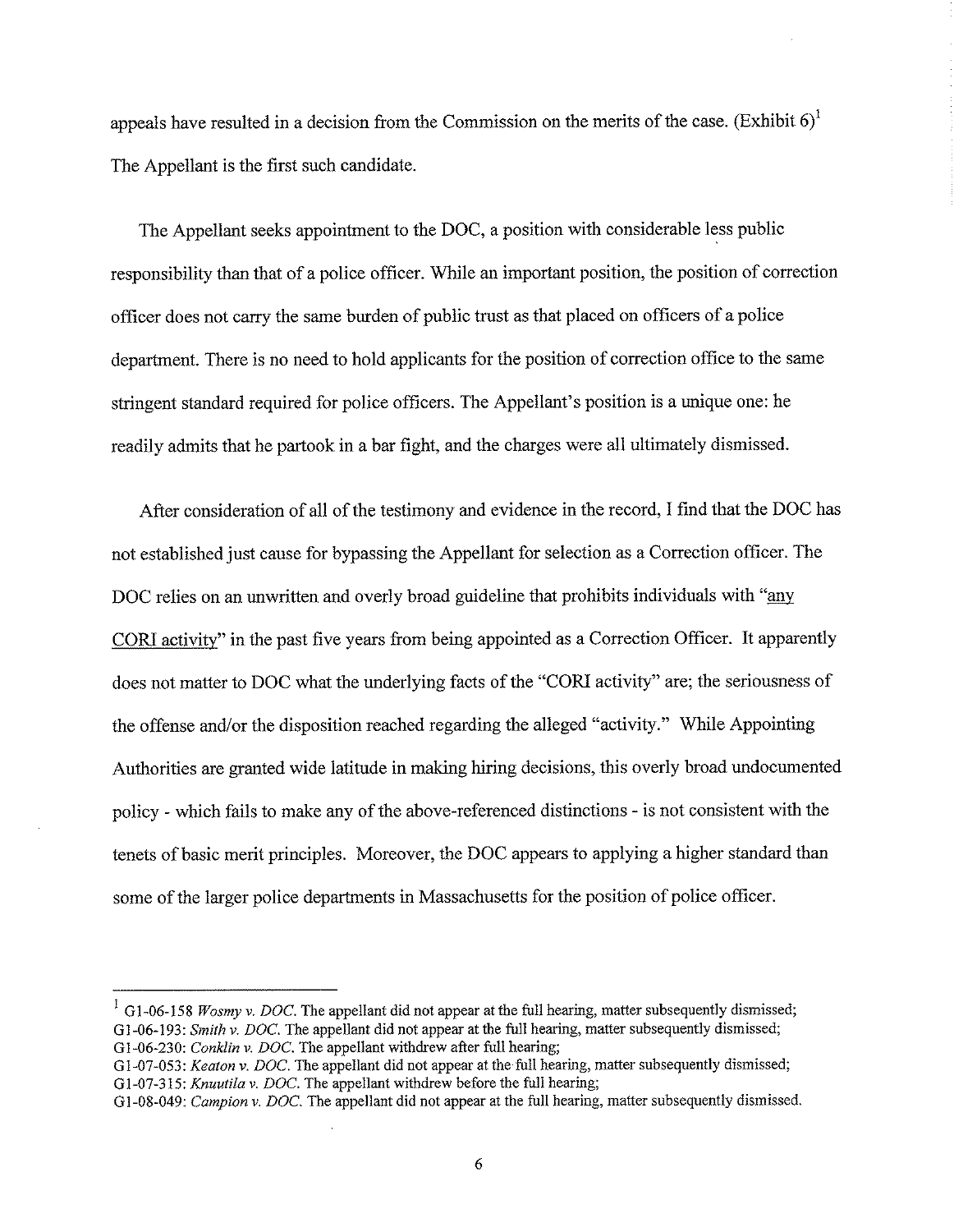The DOC, in order ensure a hiring policy that is consistent with basic merit principles – and fairness – should develop a more equitable hiring policy that allows it and the Commission to evaluate whether or not there are sound and sufficient reasons to bypass the individual on a caseby-case basis. That has not happened in regard to the instant appeal. The Appellant was automatically - and unfairly - removed from consideration without any consideration of his individual application beyond the fact that he had "CORl activity" within the past five years.

For all of the above reasons, the Appellant's appeal filed under Docket No. G1-08-53 is

hereby *allowed* 

Pursuant to Chapter 534 of the Acts of 1976, as amended by Chapter 310 of the Acts and Resolves of 1993, the Commission hereby grants equitable relief to the Appellant and orders the Department of Correction to place the Appellant's name at the top of the current eligibility list for the position of Correction Officer I until such time as he has received at least one consideration for the position of Correction Officer I. The Department of Correction may not automatically disqualify the Appellant for consideration as a result of its current undocumented practice of excluding individuals with any "CORI activity" within the past five years.

Civil Service Commission

Walla CVV cCom

Hearing Officer

By vote of the Civil Service Commission (Bowman, Chairman; Henderson, Marquis Stein and Taylor, Commissioners) on September 18, 2008.

A true record. Attest:  $\frac{1}{2}$ 

Commissioner